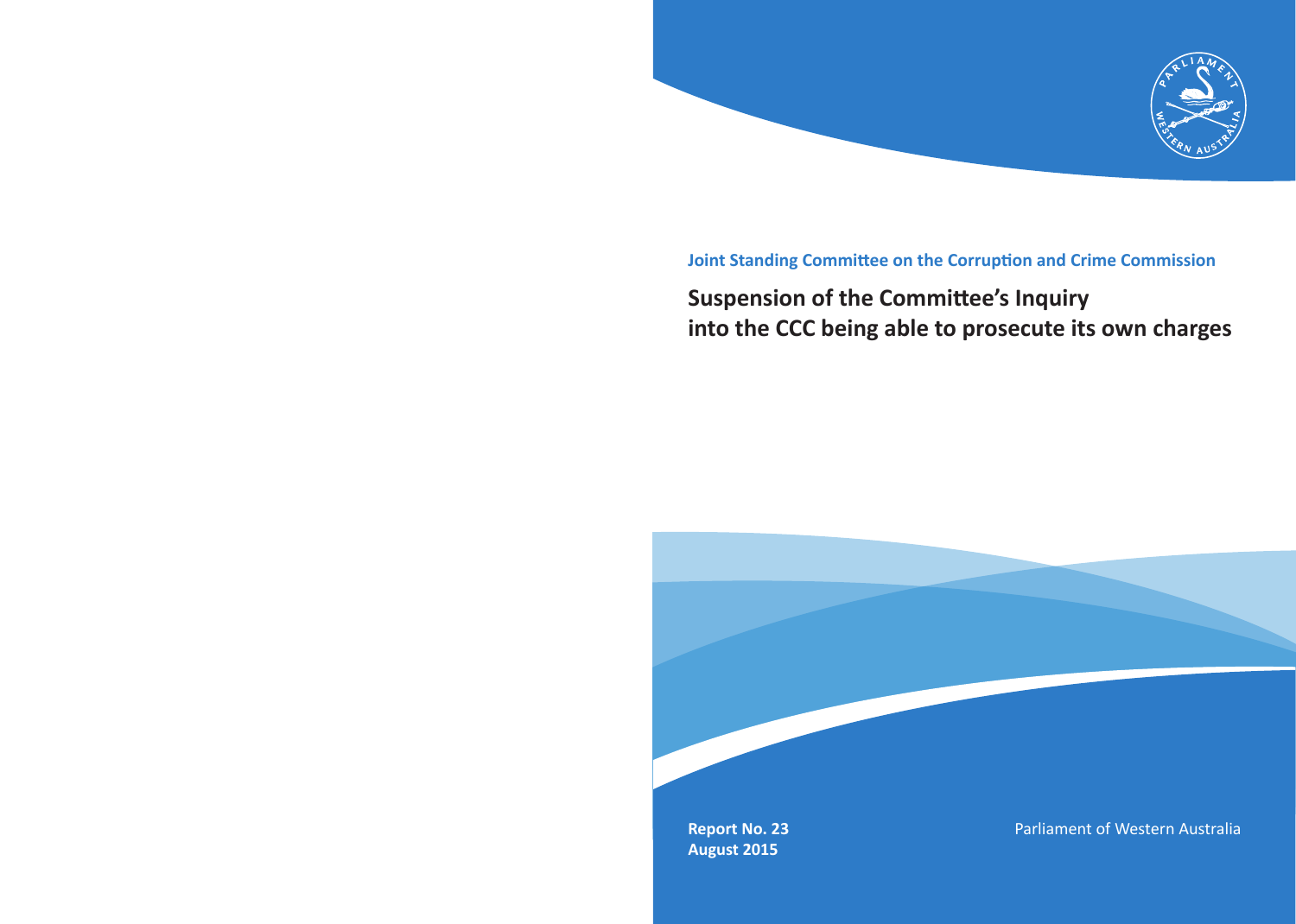### Committee Members

| Chairman        | Hon. Nick Goiran, BCom, LLB, MLC<br>Member for the South Metropolitan Region |
|-----------------|------------------------------------------------------------------------------|
| Deputy Chairman | Mr Peter Watson, MLA<br>Member for Albany                                    |
| Members         | Hon. Adele Farina, BA, LLB, MLC<br>Member for the South West Region          |
|                 | Mr Nathan Morton, BSc, GradDipEd, MLA<br>Member for Forrestfield             |

### Committee Staff

| Principal Research Officer | Dr David Worth, DipAeroEng, MBA, PhD |
|----------------------------|--------------------------------------|
| Research Officer           | Ms Jovita Hogan, BA (Hons)           |

| Legislative Assembly | Tel: (08) 9222 7469                      |
|----------------------|------------------------------------------|
| Parliament House     | Fax: (08) 9222 7804                      |
| Harvest Terrace      | Email: jscccc@parliament.wa.gov.au       |
| PERTH WA 6000        | Website: www.parliament.wa.gov.au/jscccc |

**Published by the Parliament of Western Australia, Perth. August 2015.** ISBN: 978-1-925116-46-5

(Series: Western Australia. Parliament. Legislative Assembly. Committees. Joint Standing Committee on the Corruption and Crime Commission. Report 23)

328.365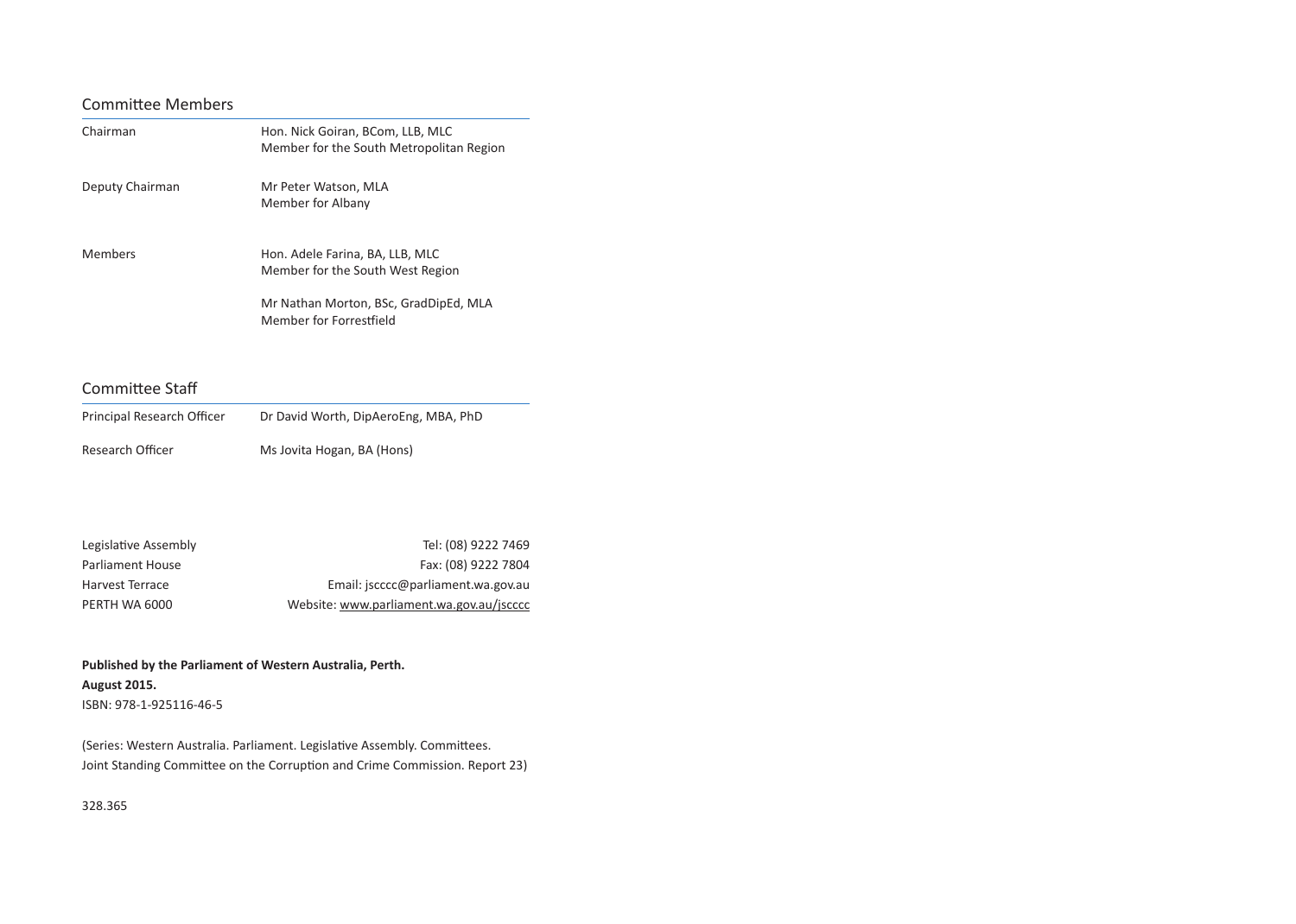# **Joint Standing Committee on the Corruption and Crime Commission**

# Suspension of the Committee's Inquiry into the CCC being able to prosecute its own charges

Report No. 23

Presented by

**Hon Nick Goiran, MLC and Mr Peter Watson, MLA**

Laid on the Table of the Legislative Assembly and Legislative Council on 13 August 2015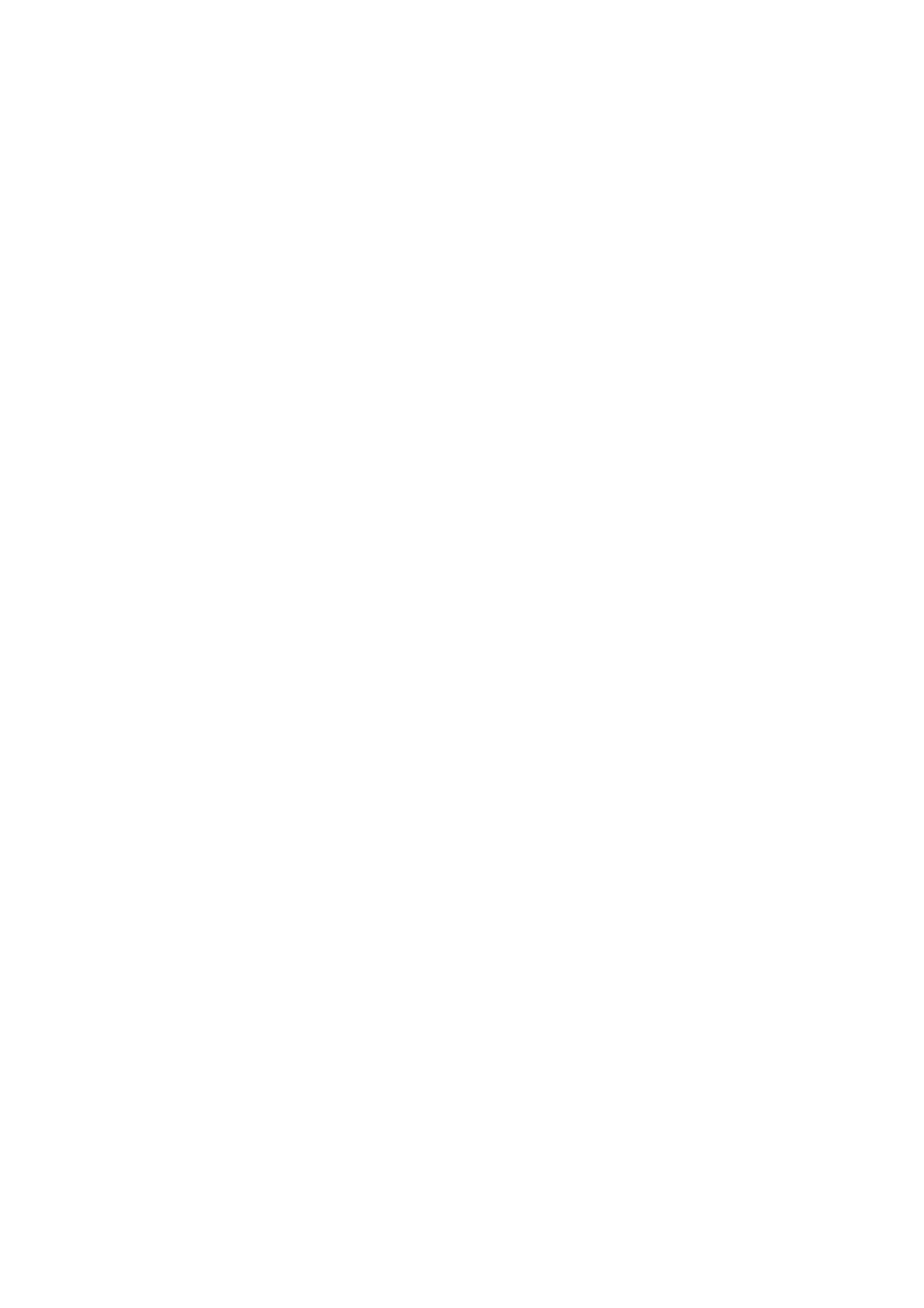## **Chairman's Statement**

The Joint Standing Committee commenced an *Inquiry into the Corruption and Crime Commission being able to prosecute its own charges* on 26 June 2014. It was due to report to Parliament on this matter by 30 December 2015. The The Joint Standing Committee commenced an<br>
Crime Commission being able to prosecute its<br>
was due to report to Parliament on this matte<br>
Committee had hoped to identify during the Inquiry:

- a) the operation of the State's prosecution system in relation to Corruption and Crime Commission matters;
- b) whether there is a need to create new criminal offences that capture corrupt conduct; and
- c) arrangements for the prosecution of corrupt conduct and misconduct in other jurisdictions.

The subject matter of this inquiry has been a matter of interest to the Committee for some time. Some preliminary enquiries were made by the Committee in the 38th Parliament as far back as 2010, however the Committee's significant workload at that time prevented a full inquiry being commenced. Hence it was not until this 39th Parliament that a further opportunity arose to consider this matter once more.

Currently the Corruption and Crime Commission (CCC) has acted on the basis that it has the power to charge an accused with relevant criminal charges. Many of these charges are laid on the advice of the Director of Public Prosecutions (DPP), but the matters are then conducted in the superior courts by the DPP. $<sup>1</sup>$  In the past, the CCC has not</sup> proceeded with charges where it has been advised by the DPP that they should not be laid. In other cases, the DPP has discontinued cases where charges had been laid by the  $CC<sup>2</sup>$ 

Then-Commissioner Roberts-Smith QC told the Committee in the 38<sup>th</sup> Parliament that the Commission's prosecution policy "is that, in the usual course, the Commission will determine whether a criminal charge will be preferred arising out of an investigation. A prosecution is therefore usually commenced without any involvement by the DPP."<sup>3</sup>

Chapter 23 of the Archer Review of the *Corruption and Crime Commission Act 2003* (CCC Act) in 2008 outlined the basis for the commencement and conduct of prosecutions by the Commission since its establishment:

<sup>1</sup> Hon Len Roberts-Smith QC, Commissioner, Corruption and Crime Commission, Letter, 3 June 2010, p1.

<sup>2</sup> Ibid, p2.

<sup>3</sup> Hon Len Roberts‐Smith QC, Commissioner, Corruption and Crime Commission, Letter, 8 June 2010, p2.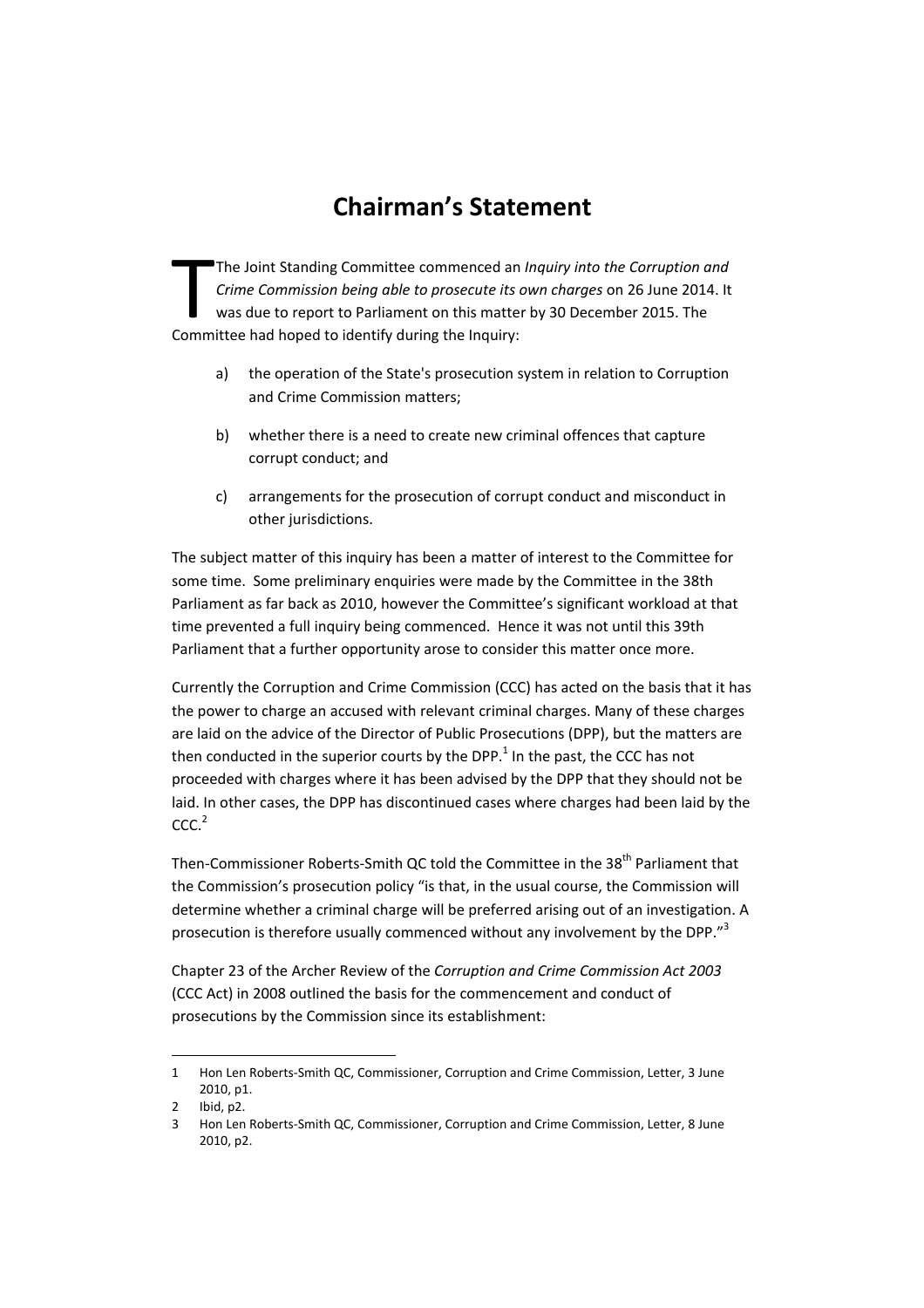*The first is that the Commission and its officers are able to prosecute as authorised persons under the Criminal Procedure Act 2004; the second is that authorised officers of the Commission were hitherto able to do so exercising the powers of a special constable under s.184(3) of the CCC Act; the third is that Commission officers may now do so as public officers exercising police powers under s.184(3c) of the CCC Act; and finally, those Commission officers who hold individual appointments as special constables under s.35 of the Police Act 1892 may do so in that capacity.*<sup>4</sup>

The CCC submitted to the Archer Review that it had the power to prosecute its own charges and to eliminate any uncertainty, the CCC sought a declaratory amendment to the Act to confirm that it (both itself and by its authorised officers) has, and has had, the power to commence and conduct prosecutions in the Magistrates Court. The then‐ Parliamentary Inspector (Mr Christopher Steytler QC) supported amending the Act to "make it clear that the CCC does have (and always had) this power."<sup>5</sup>

Recommendation 55 of the Archer Review was that the CCC Act "be amended to make it clear that the CCC has, and has always had, the power to commence and conduct prosecutions in the Magistrates Court."6 Ms Archer reported that the situation in regard to the CCC power to prosecute be clarified, and that any amendment to the CCC Act needed to make it clear that the CCC "not only has that power but has always had that power. Otherwise, problems could arise in respect of matters prosecuted by the CCC prior to the amendment coming into operation."<sup>7</sup>

The CCC Act was not amended as recommended in the Archer Review. The Committee commenced this Inquiry to review the matter and to evaluate if any amendment to the CCC Act was still required.

Since the Inquiry commenced in 2014, the Committee has received information on whether police oversight bodies in other jurisdictions in Australia and overseas prosecute their own charges. This information was provided in briefings the Committee undertook to also gather evidence for its *Inquiry into improving the working relationship between the Corruption and Crime Commission and the Western Australia Police*.

The Joint Standing Committee has now resolved on 12 August 2015 to cease its *Inquiry into the Corruption and Crime Commission being able to prosecute its own charges*.

<sup>4</sup> Ms Gail Archer SC, *Review of the Corruption & Crime Commission Act 2003*, Perth, February 2008, para 801, p258.

<sup>5</sup> Ibid, para 802, p258.

<sup>6</sup> Ibid, p259.

<sup>7</sup> Ibid.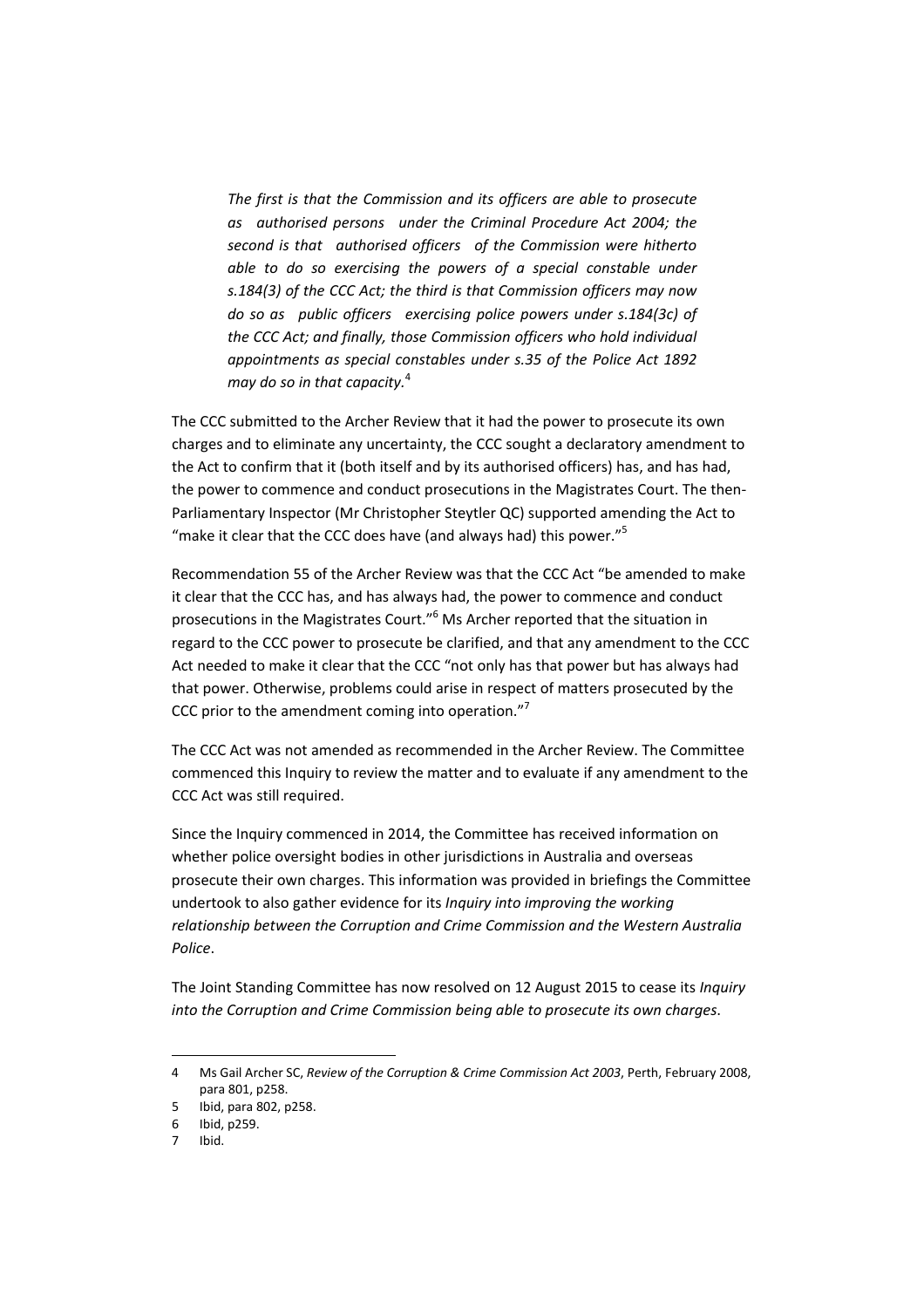The Committee became aware through an article in *The West Australian* newspaper of an appeal to the Supreme Court which would examine the power of the Corruption and Crime Commission (CCC) to start and continue prosecutions. $8$  This appeal will review whether the CCC has the power to prosecute offences, including those under the Criminal Code, which are outside the specific offences created by the provisions of the *Corruption, Crime and Misconduct Act 2003*.

The Committee is concerned that by continuing with its Inquiry at this time it will inevitably overlap with matters now being considered by the Court of Appeal.

At the conclusion of the case currently before the Court of Appeal, the Committee will re-examine the issue and consider whether to reinstate its Inquiry into this matter with the current, or modified, terms of reference.

**HON NICK GOIRAN, MLC CHAIRMAN**

<sup>8</sup> Ms Amanda Banks, "Cop facing charges challenges CCC", *The West Australian*, 25 July 2015, p11.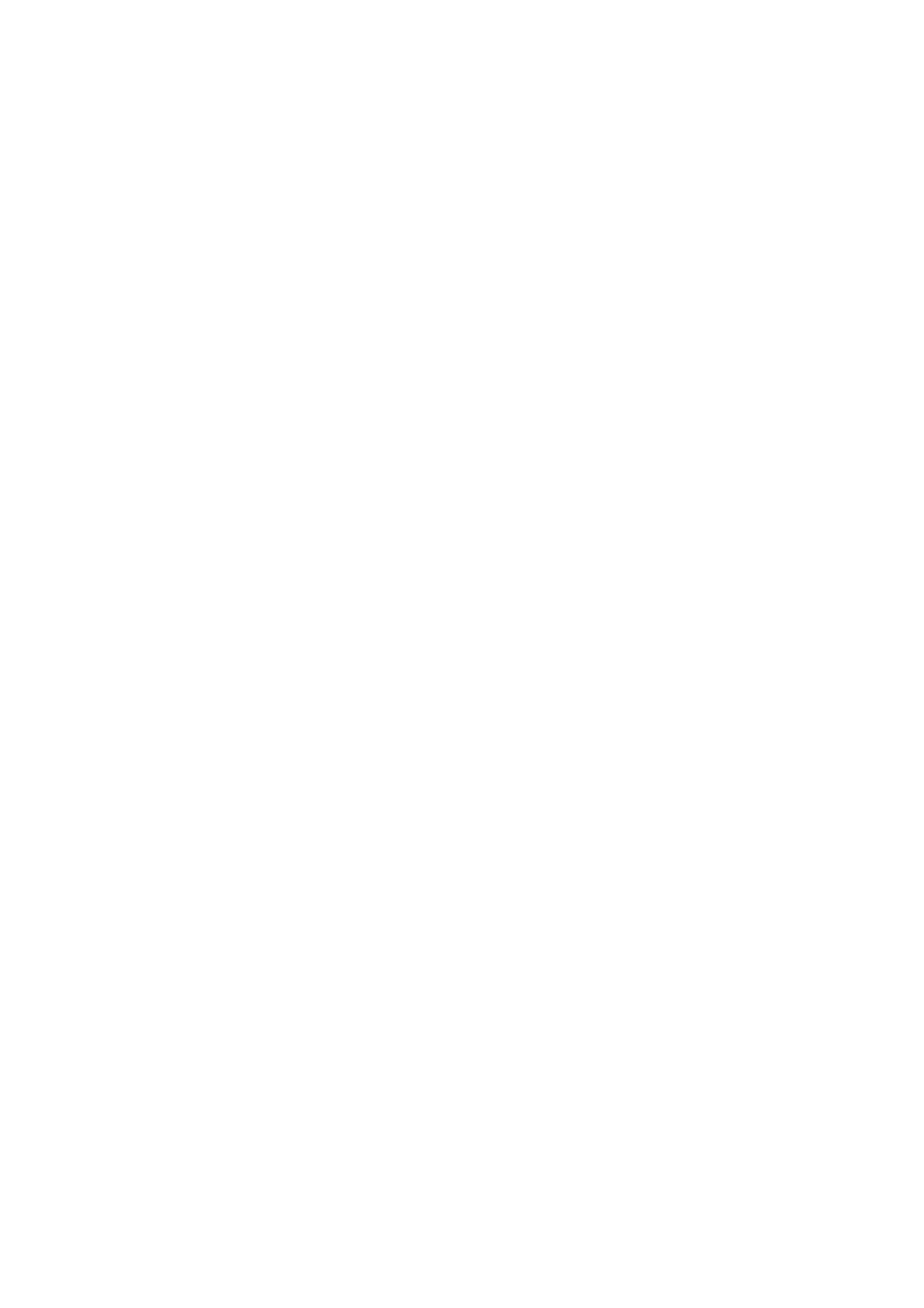## **Contents**

Appendix 1 Committee's functions and powers 1